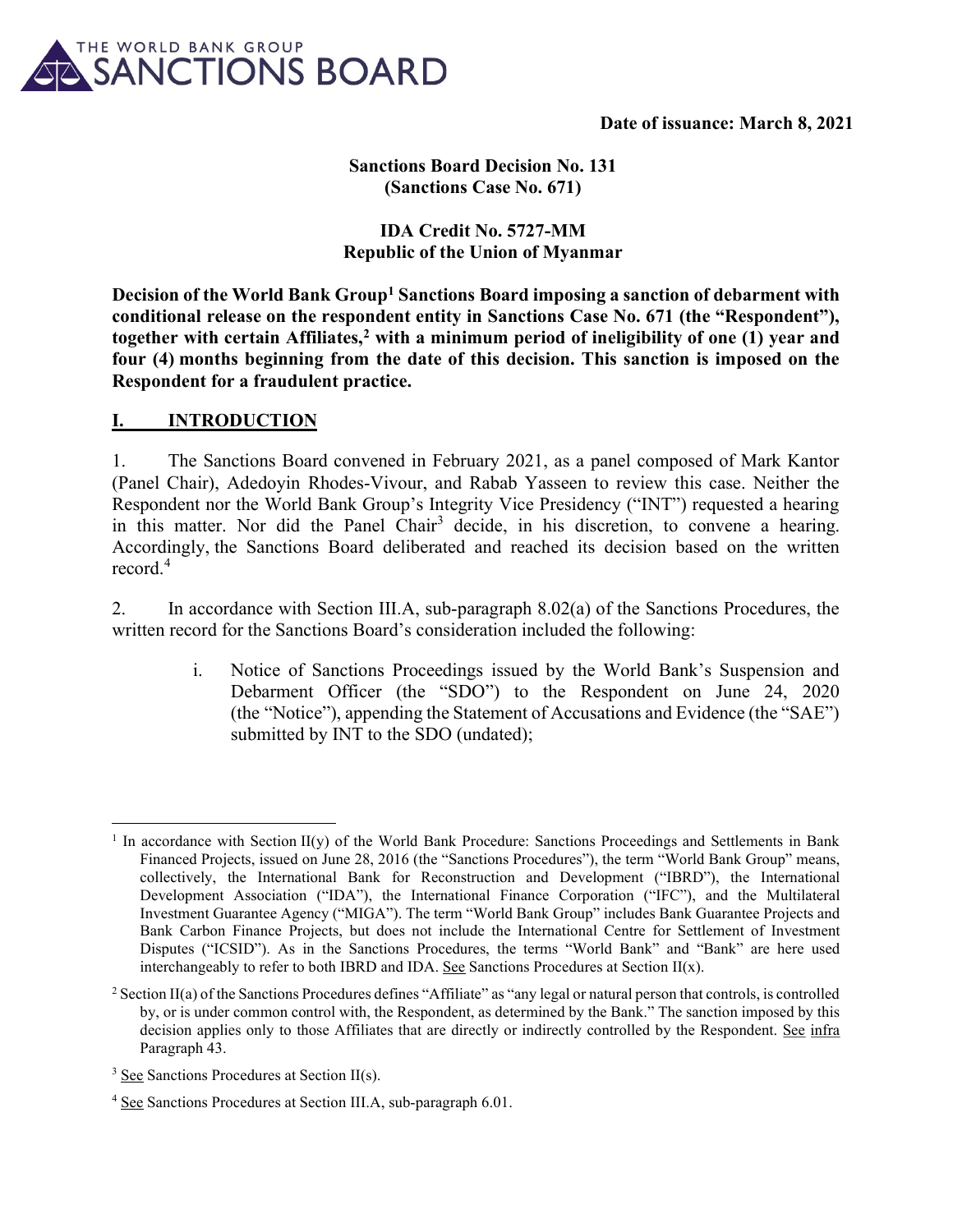

- ii. Response submitted by the Respondent to the Secretary to the Sanctions Board on July 31, 2020 (the "Response"); and
- iii. Reply submitted by INT to the Secretary to the Sanctions Board on August 31, 2020 (the "Reply").

3. On June 24, 2020, pursuant to Section III.A, sub-paragraphs 4.01 and 4.02 of the Sanctions Procedures, the SDO issued the Notice and temporarily suspended the Respondent, together with any entity that is an Affiliate directly or indirectly controlled by the Respondent, from eligibility<sup>5</sup> with respect to any Bank-Financed Projects,  $6$  pending the final outcome of these sanctions proceedings. The Notice specified that the temporary suspension would apply across the operations of the World Bank Group. In addition, pursuant to Section III.A, sub-paragraphs 4.01(c), 9.01, and 9.04 of the Sanctions Procedures, the SDO recommended in the Notice the sanction of debarment with conditional release for the Respondent, together with any entity that is an Affiliate directly or indirectly controlled by the Respondent. The SDO recommended a minimum period of ineligibility of two (2) years and three (3) months, after which period the Respondent may be released from ineligibility only if it has, in accordance with Section III.A, sub-paragraph 9.03 of the Sanctions Procedures, demonstrated to the World Bank Group's Integrity Compliance Officer that it has (i) taken appropriate remedial measures to address the sanctionable practice for which the Respondent has been sanctioned and (ii) adopted and implemented an effective integrity compliance program in a manner satisfactory to the Bank.

# II. GENERAL BACKGROUND

4. This case arises in the context of the National Electrification Project (the "Project") in the Republic of the Union of Myanmar (the "Recipient"), which sought to increase access to electricity in the country and to provide an immediate and effective response in case of an emergency. On November 3, 2015, IDA entered into a financing agreement with the Recipient to provide Special Drawing Rights ("SDR") 286.9 million (approximately US\$400 million) for the Project (the "Financing Agreement"). The Project became effective on December 9, 2015, and it is scheduled to close on September 30, 2021.

5. In March 2018, the agency responsible for implementing the Project (the "Project Implementing Unit" or the "PIU") issued bidding documents (the "Bidding Documents") for contracts for the "Supply, Installation and Maintenance of Solar PV Systems for Households and Public Facilities," which included a total of five lots (the "Contracts"). On May 11, 2018, the Respondent, as the lead partner in a joint venture with another company (the "Joint Venture" or the "JV"), submitted bids for the Contracts.

<sup>&</sup>lt;sup>5</sup> The full scope of ineligibility effected by a temporary suspension is set out in the Sanctions Procedures at Section III.A, sub-paragraphs 4.02(a) and 9.01(c), read together.

<sup>&</sup>lt;sup>6</sup> The term "Bank-Financed Projects" encompasses an investment project or a program for results operation, for which IBRD or IDA (as the case may be), whether acting for its own account or in the capacity as administrator of trust funds funded by donors, has provided financing in the form of a loan, credit or grant and governed by the Bank's Procurement Guidelines, Consultant Guidelines, or Anti-Corruption Guidelines. See Sanctions Procedures at Section II(e).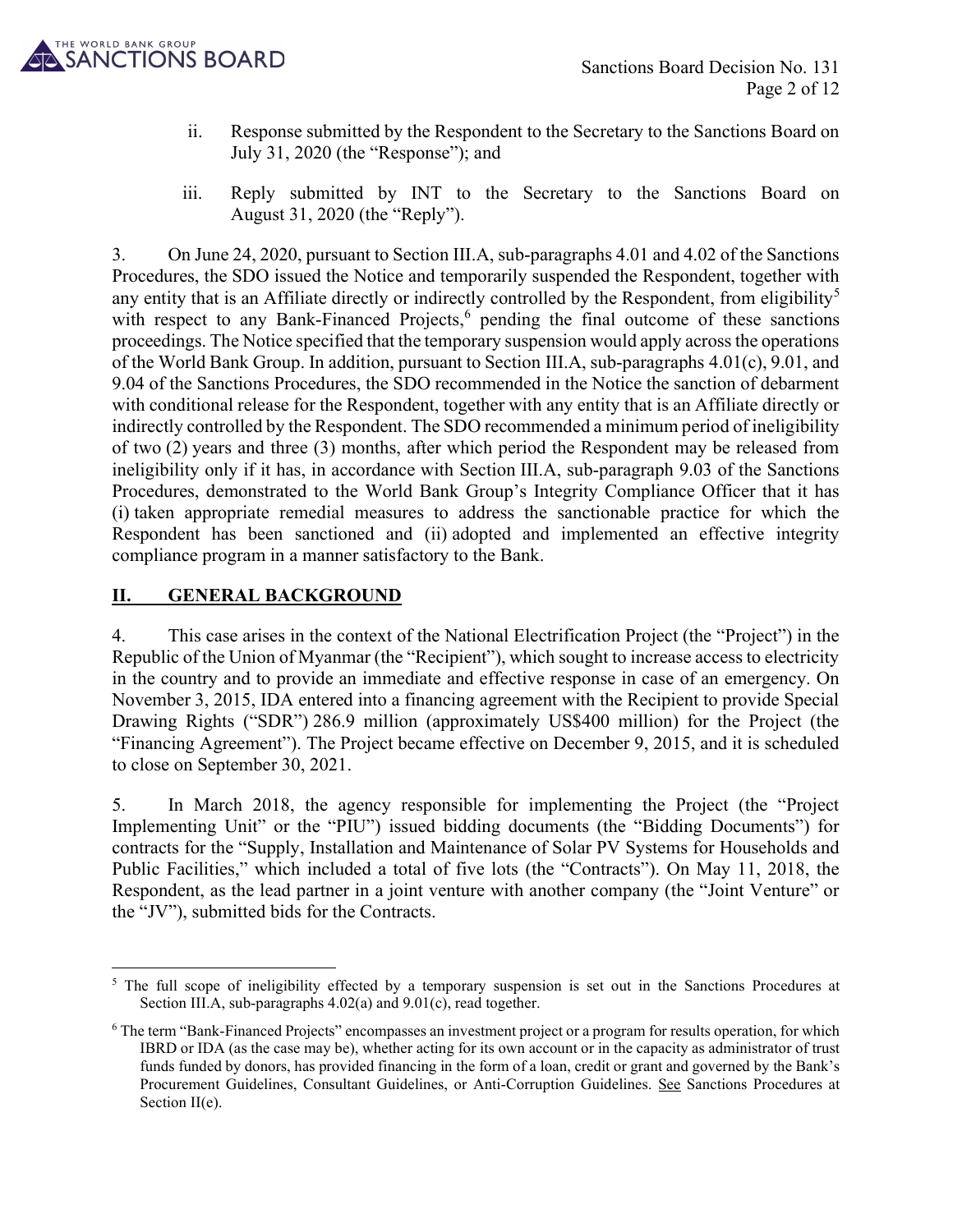

6. INT alleges that the Respondent knowingly engaged in a fraudulent practice by falsely stating that it had not hired an agent in connection with the Contracts – when it had in fact hired an individual (the "Individual") as its agent and agreed to pay him 5% of the net profits of the Contracts should the Respondent win the Contracts.

## **III. APPLICABLE STANDARDS OF REVIEW**

7. Standard of proof: Pursuant to Section III.A, sub-paragraph 8.02(b)(i) of the Sanctions Procedures, the Sanctions Board determines whether the evidence presented by INT, as contested by a respondent, supports the conclusion that it is "more likely than not" that the respondent engaged in a sanctionable practice. Section III.A, sub-paragraph 8.02(b)(i) defines "more likely than not" to mean that, upon consideration of all the relevant evidence, a preponderance of the evidence supports a finding that the respondent engaged in a sanctionable practice.

8. Burden of proof: Under Section III.A, sub-paragraph 8.02(b)(ii) of the Sanctions Procedures, INT bears the initial burden of proof to present evidence sufficient to establish that it is more likely than not that a respondent engaged in a sanctionable practice. Upon such a showing by INT, the burden of proof shifts to the respondent to demonstrate that it is more likely than not that its conduct did not amount to a sanctionable practice.

9. Evidence: As set forth in Section III.A, sub-paragraph 7.01 of the Sanctions Procedures, formal rules of evidence do not apply; and the Sanctions Board has discretion to determine the relevance, materiality, weight, and sufficiency of all evidence offered.

10. Applicable definition of fraudulent practice: The Financing Agreement provided that the World Bank's Guidelines: Procurement of Goods, Works, and Non-Consulting Services under IBRD Loans and IDA Credits and Grants by World Bank Borrowers (January 2011, revised July 2014) would govern procurement under the Project. However, the Bidding Documents referred to the World Bank's Guidelines: Procurement of Goods, Works, and Non-Consulting Services under IBRD Loans and IDA Credits and Grants by World Bank Borrowers (January 2011) (the "January 2011 Procurement Guidelines") and defined "fraudulent practice" in accordance with these Guidelines. Consistent with the Bank's legal framework applicable to sanctions, as well as considerations of equity, the standards applicable in the event of such a conflict shall be those agreed between the borrowing or recipient country and the respondent as governing the particular contract at issue, rather than the standards agreed between the borrowing or recipient country and the Bank.<sup>7</sup> Therefore, the alleged fraudulent practice in this case has the meaning set forth in the January 2011 Procurement Guidelines. Paragraph l.16(a)(ii) of these Guidelines defines a "fraudulent practice" as "any act or omission, including a misrepresentation, that knowingly or recklessly misleads, or attempts to mislead, a party to obtain a financial or other benefit or to avoid an obligation." A footnote to this definition explains that the term "party" refers to a public official; the terms "benefit" and "obligation" relate to the procurement process or

<sup>&</sup>lt;sup>7</sup> See Sanctions Board Decision No. 59 (2013) at para. 11.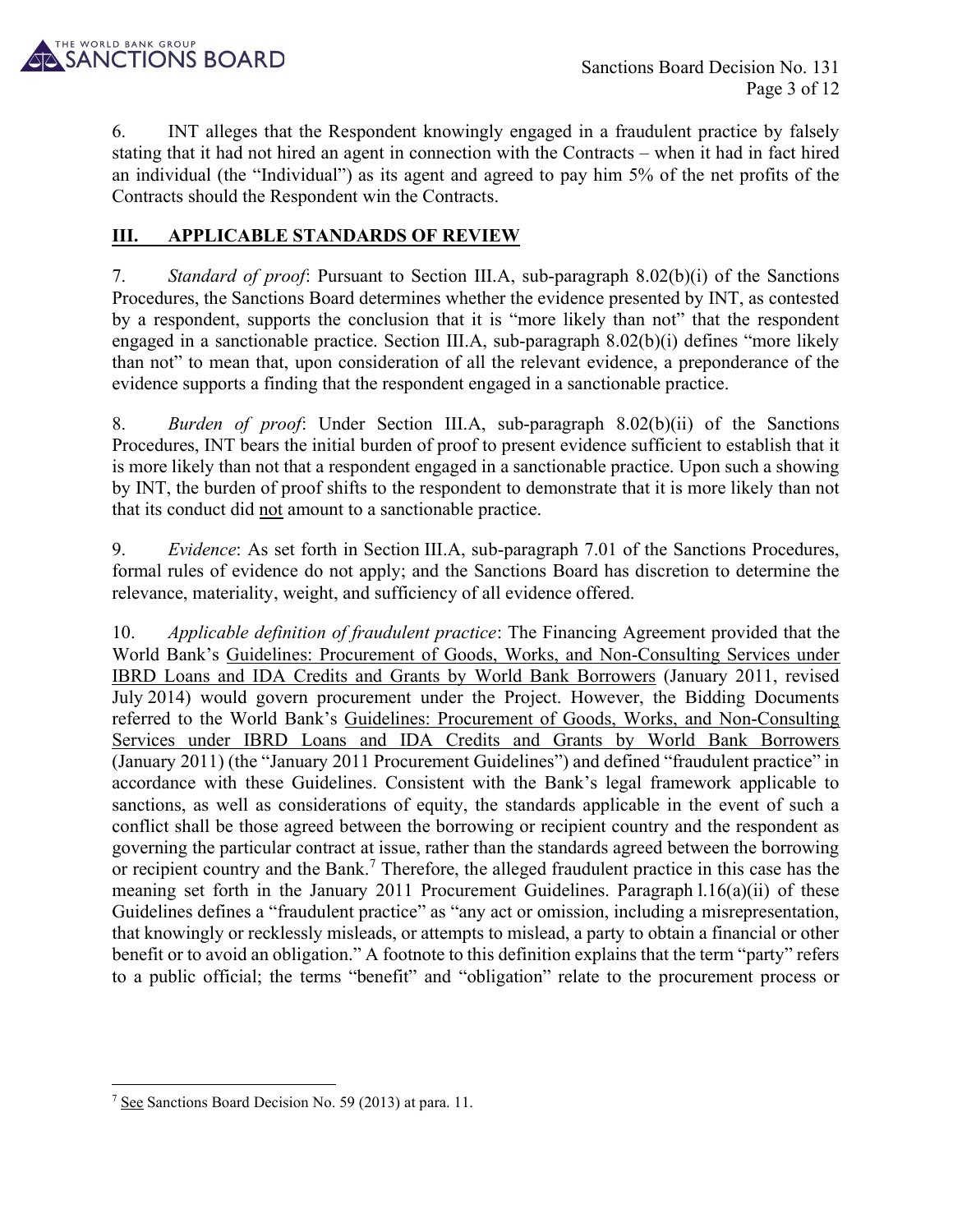

contract execution; and the "act or omission" is intended to influence the procurement process or contract execution.<sup>8</sup>

# IV. PRINCIPAL CONTENTIONS OF THE PARTIES

# A. INT's Principal Contentions in the SAE

11. INT alleges that the Respondent made a knowing misrepresentation by falsely stating that it had not agreed to pay "commissions and gratuities" to an "agent or any other party" in connection with the JV's bid for the Contracts or "commissions, gratuities, or fees with respect to the bidding process or execution of the Contract," despite its disclosure obligations. INT contends that, in relation to a separate matter, the Respondent acknowledged that it had engaged the Individual to assist the Respondent with preparing its bids for the Contracts. INT further contends that an agreement between the Respondent and the Individual (the "Cooperation Agreement") shows that the Individual agreed to assist the Respondent with relevant works under the Contract in exchange for 5% of net profits. INT argues that the Respondent's misrepresentation "was made in response to an express tender requirement and, therefore, in order to influence the tender and obtain the Contracts."

12. According to INT, there are no aggravating factors in this case. INT submits that mitigation is warranted for the Respondent because INT identified the misrepresentation in the Respondent's bids through the Respondent's own acknowledgement.

# B. The Respondent's Principal Contentions in the Response

13. The Respondent submits that INT misunderstood that the Individual was its agent and that he would help the Respondent "facilitate the bidding process or execute the Contract." According to the Respondent, the Individual's role was as "an independent intermediary to introduce [the Respondent] to certain suppliers instead of as an agent." The Respondent contends that it contracted with the Individual "to realize the supplier's responsibility in ensuring the authenticity of the qualification and have a good advance preparation for the Bid and the Project" – but that the Individual had no employment relationship with the Respondent and "worked independently under his own name and took responsibility for his own action." The Respondent further contends that the Individual had "no relationship with this bidding process and the bidding contract" and that the Individual "confirmed to [the Respondent] on his honor that he had no relationship with the World Bank or the owner."

14. While the Respondent does not specifically raise sanctioning factors, it refers to its corporate compliance measures and its contributions to development and social responsibility.

# C. INT's Principal Contentions in the Reply

15. INT argues that the Bidding Documents required disclosure of any commissions or fees to agents or any other party and, as such, "the emphasis is on the need to disclose whether a commission was paid or was to be paid *at all*, not *to whom* it was paid" (emphasis in original).

<sup>8</sup> January 2011 Procurement Guidelines at para. 1.16(a)(ii), n.21.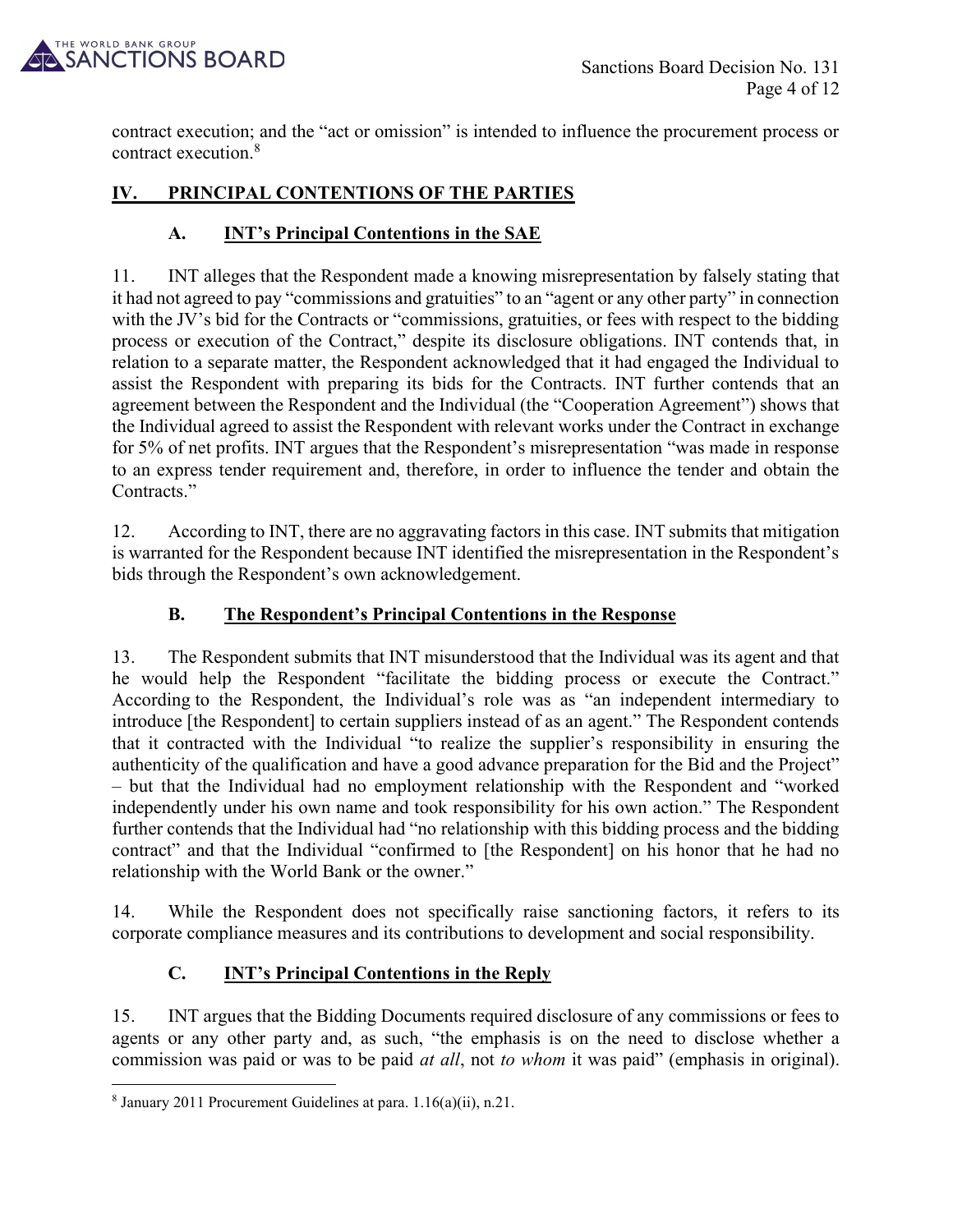

INT further submits that, while it does not argue that the Individual was employed by the Respondent, the Respondent still engaged the Individual in a relationship to deliver services for a commission, and the Bidding Documents required disclosure of that relationship.

## V. THE SANCTIONS BOARD'S ANALYSIS AND CONCLUSIONS

16. The Sanctions Board will first consider whether it is more likely than not that the Respondent engaged in the alleged fraudulent practice. The Sanctions Board will then determine what sanction, if any, should be imposed on the Respondent.

### A. Evidence of a Fraudulent Practice

17. In accordance with the definition of "fraudulent practice" under the January 2011 Procurement Guidelines, INT bears the initial burden to show that it is more likely than not that the Respondent (i) engaged in any act or omission, including a misrepresentation, (ii) that knowingly or recklessly misled, or attempted to mislead, a party (iii) to obtain a financial or other benefit or to avoid an obligation.<sup>9</sup>

### 1. Act or omission, including a misrepresentation

18. As noted in Paragraph 11 above, INT alleges that the Respondent falsely stated that it had not hired an agent or other party in connection with the Contracts or agreed to pay "commissions, gratuities, or fees with respect to the bidding process or execution of the Contract" – when it had in fact hired the Individual as its agent and agreed to pay him 5% of the net profits of the Contracts. The Respondent disputes that the Individual was its agent and that it made any misrepresentation.

19. In March 2018, the PIU issued the Bidding Documents. The "Instructions to Bidders" provided that "[t]he Bidder shall furnish in the Letter of Bid information on commissions and gratuities, if any, paid or to be paid to agents or any other party relating to this Bid." This provision, which required disclosure of commissions and gratuities to be paid to agents or any other party, created an ongoing obligation of disclosure.

20. The record reveals that, prior to submitting the JV's bids for the Contracts, the Respondent engaged the Individual for works in connection with the Contracts. On March 27, 2018 – over a month before the JV submitted its bids – the Respondent and the Individual entered into the Cooperation Agreement. Although the Cooperation Agreement does not specifically reference the Bidding Documents or the Contracts, the record contains clear evidence that the works and related payments contemplated in the Agreement were in connection with the Contracts. For example, on April 11, 2019, in response to INT's show-cause letter in relation to a separate matter, the Respondent explained, inter alia, that it engaged the Individual in connection with the Contracts based on the Individual's experience with suppliers in the photovoltaic industry. Contemporaneous communications between the Respondent's employees and the Individual further establish this connection. Notably, the Cooperation Agreement provided, inter alia, that the Individual would assist the Respondent with "finding suppliers, reviewing relevant documents . . ., providing professional advice[] and handling the supplier business relationships" in relation to "the projects

<sup>&</sup>lt;sup>9</sup> January 2011 Procurement Guidelines at para.  $1.16(a)(ii)$ .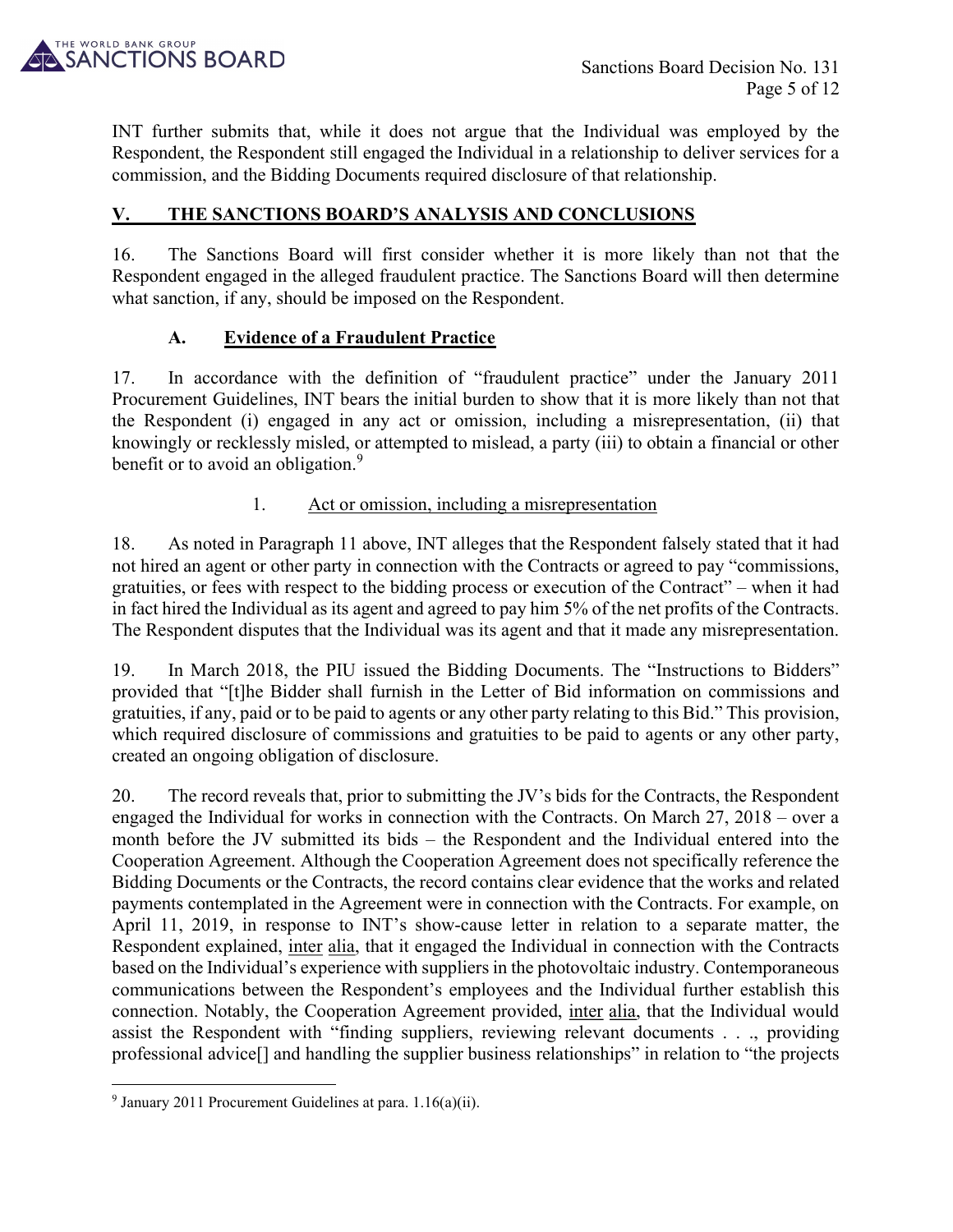

in photovoltaic field domestic and overseas." In exchange, the Respondent would pay the Individual "5% of the net profit" in the event that the Respondent "wins the bid." The Cooperation Agreement further provided that, "[d]uring the execution of the project, [the Individual] shall assist [the Respondent] in relevant works. [The Individual] shall be paid in portion to the service provided[.]" The Respondent and the Individual entered into the Cooperation Agreement before the Respondent submitted the JV's bids for the Contracts.

21. Contrary to its disclosure obligation under the provision discussed in Paragraph 19 above, the Respondent did not disclose its arrangement with the Individual. On May 11, 2018, the Respondent, as lead partner of the JV, submitted the JV's bids for the Contracts. In response to the JV's requirement to disclose information on commissions and gratuities, if any, paid or to be paid to agents or any other party relating to this Bid and whether it had paid, or would pay, "commissions, gratuities, or fees with respect to the bidding process or execution of the Contract," the JV stated in each of its bids: "None." These facts support a finding that it is more likely than not that the JV's bids, as signed and submitted by the Respondent's employee, contained the misrepresentation as alleged by INT.

22. For the following reasons, the Sanctions Board is not persuaded by the Respondent's defense that it was not required to disclose its arrangement with the Individual because the Individual was not its agent or employee, but rather, an "independent intermediary." First, consistent with its jurisprudence,  $10$  the Sanctions Board declines to adopt the narrow reading of the term "agents" implicit in the Respondent's arguments. This is because a key purpose of the disclosure requirement established in the Bidding Documents is to "help reveal and deter potentially corrupt relationships in Bank-Financed Projects."<sup>11</sup> As the Sanctions Board has previously observed "the risk of corrupt relationships arises not only when a principal-agent relationship exists between a bidder and a third party, but whenever a bidder pays a commission or gratuity to a third party in relation to the contract."<sup>12</sup> A narrow reading of the term "agents" would be inconsistent with this underlying purpose of the disclosure obligation. In any case, whether the Individual acted as an "independent intermediary" or as the Respondent's "agent," the Respondent still would have been obligated to disclose its agreement with the Individual. Under the clear language of the Bidding Documents, the Respondent was obligated to disclose commissions, gratuities or fees to be paid to "agents or *any other party*" – and the Individual was, as a matter of fact, such a "party."

23. In these circumstances, the Sanctions Board finds the evidence sufficient to support a finding that the Respondent's staff made a misrepresentation in the JV's bids for the Contracts.

# 2. That knowingly or recklessly misled, or attempted to mislead, a party

24. INT argues that, despite being aware of its obligation to disclose its commitment to pay its agent, the Respondent knowingly misrepresented in the JV's bids that it had no arrangement with

12 Id.

<sup>&</sup>lt;sup>10</sup> See Sanctions Board Decision No. 88 (2016) at para. 27.

 $11$  Id.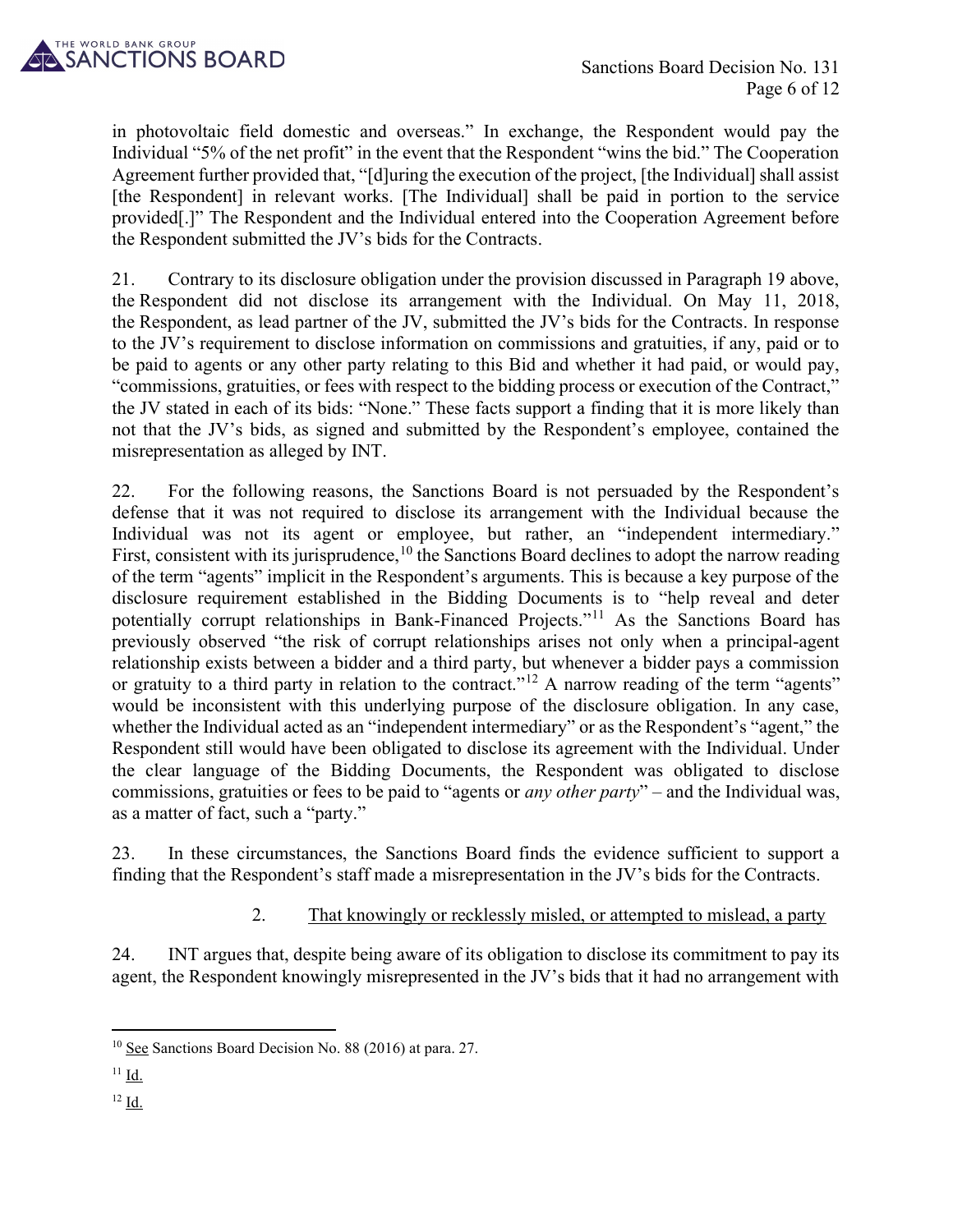

any agent. As noted above, the Respondent argues that the Individual was not an agent and disputes that it had an obligation to disclose its relationship with him.

25. The Sanctions Procedures recognize the Sanctions Board's discretion to infer knowledge on the part of a respondent from circumstantial evidence; and state broadly that any kind of evidence may form the basis of conclusions reached by the Sanctions Board.<sup>13</sup> The Sanctions Board has previously found that respondents made a knowing misrepresentation where the director of the respondent's predecessor firm negotiated and signed an agreement with a marketing consultant, knew that the agreement established a commission agent relationship – yet failed to disclose this relationship and the commissions paid despite the firm's obligation to do so.<sup>14</sup>

26. In the present case, evidence shows that an authorized employee of the Respondent entered into the Cooperation Agreement with the Individual pursuant to which the Respondent agreed to pay the Individual "5% of net profit" in exchange for services in connection with the Contracts. Evidence also shows that an authorized employee of the Respondent submitted the JV's bids, which contained the misrepresentation discussed above. The misrepresentation was made in response to the clear disclosure obligation set out in the Bidding Documents. This evidence indicates that the Respondent had actual knowledge of (i) its agreement with the Individual, (ii) the disclosure obligation set out in the Bidding Documents, and (iii) the misrepresentation made in the JV's bids.

27. On the basis of this record, the Sanctions Board finds that it is more likely than not that the Respondent's employees acted knowingly in making the misrepresentation in the JV's bids for the Contracts.

# 3. To obtain a financial or other benefit or to avoid an obligation

28. The Sanctions Board has previously found sufficient evidence of intent to obtain a financial or other benefit or to avoid an obligation where the record showed that misrepresentations (including failures to disclose required information) were made in response to a tender requirement.<sup>15</sup> The Sanctions Board reached this finding "[i]rrespective of the bid requirement's actual significance, and the subjective assessment thereof by a bidder."<sup>16</sup> Here, the Bidding Documents required bidders to disclose "information on commissions and gratuities, if any, paid or to be paid to agents or any other party relating to this Bid." In response to the requirement to disclose whether it had paid, or would pay, such sums, the Respondent's employee stated in each of the JV's bids: "None."

<sup>&</sup>lt;sup>13</sup> Sanctions Procedures at Section III.A, sub-paragraph 7.01.

<sup>&</sup>lt;sup>14</sup> Sanctions Board Decision No. 83 (2015) at para. 51.

<sup>&</sup>lt;sup>15</sup> See, e.g., Sanctions Board Decision No. 74 (2014) at para. 29; Sanctions Board Decision No. 83 (2015) at para. 52; Sanctions Board Decision No. 88 (2016) at para. 37; Sanctions Board Decision No. 92 (2017) at para. 72; Sanctions Board Decision No. 99 (2017) at paras. 23-25; Sanctions Board Decision No. 106 (2017) at paras. 25- 27; Sanctions Board Decision No. 114 (2018) at paras. 41-42; Sanctions Board Decision No. 120 (2019) at para. 41.

<sup>16</sup> Sanctions Board Decision No. 99 (2017) at para. 25.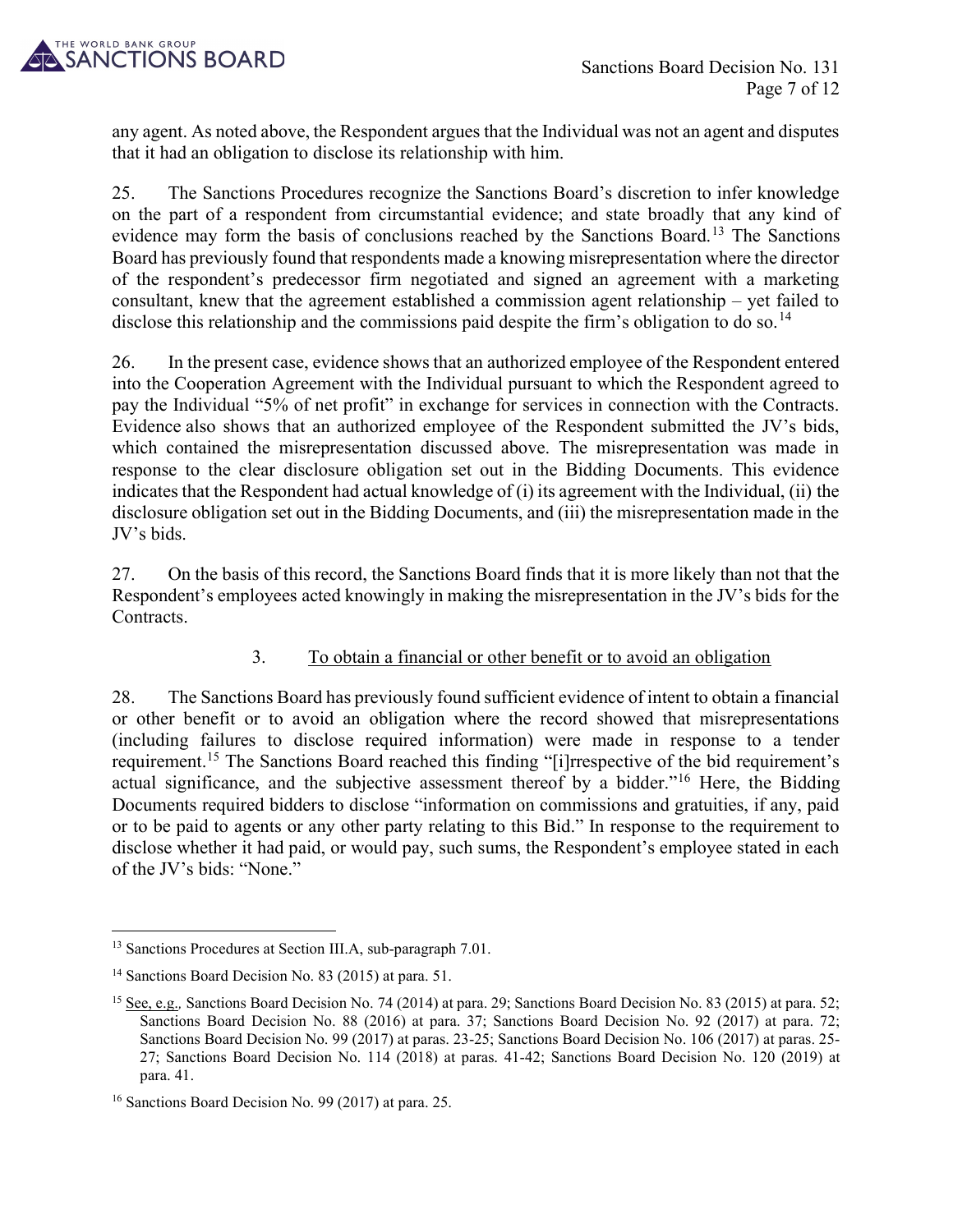

29. On the basis of this record, the Sanctions Board finds that it is more likely than not that the Respondent's employees made the misrepresentation in each of the bids in order to win the Contracts and to secure a financial benefit for the Respondent from the Contracts.

# B. The Respondent's Liability for the Acts of its Employees

30. In past cases, the Sanctions Board has concluded that an employer could be found liable for the acts of its employees under the doctrine of respondeat superior, considering in particular whether the employees acted within the course and scope of their employment, and were motivated, at least in part, by the intent of serving their employer.<sup>17</sup>

31. In the present case, the record supports a finding that the Respondent's employees engaged in the fraudulent practice in accordance with the scope of their duties and with the purpose of serving the interests of the Respondent. For instance, the record reflects that an authorized representative of the Respondent signed the JV's bids for the Contracts. Each of the bids contained the misrepresentation as alleged by INT. The record also shows that an authorized representative of the Respondent signed the Cooperation Agreement setting out the role of the Individual and the related compensation for his services. There is no indication in the record that these individuals acted for any purpose other than serving the Respondent, i.e., to obtain a financial benefit for the Respondent in relation to the Contracts. Moreover, the Respondent does not present, and the record does not provide any basis for, a rogue employee defense. Accordingly, the Sanctions Board finds the Respondent liable for the fraudulent practice carried out by its employees.

# C. Sanctioning Analysis

# 1. General framework for determination of sanctions

32. Where the Sanctions Board determines that it is more likely than not that a respondent engaged in a sanctionable practice, Section III.A, sub-paragraph 8.01(ii) of the Sanctions Procedures requires the Sanctions Board to select and impose one or more appropriate sanctions from the range of possible sanctions identified in Section III.A, sub-paragraph 9.01. The range of sanctions set out in Section III.A, sub-paragraph 9.01 includes: (a) reprimand; (b) conditional nondebarment; (c) debarment; (d) debarment with conditional release; and (e) restitution. As stated in Section III.A, sub-paragraph 8.01(ii) of the Sanctions Procedures, the Sanctions Board is not bound by the SDO's recommendations.

33. As reflected in Sanctions Board precedent, the Sanctions Board considers the totality of the circumstances and all potential aggravating and mitigating factors to determine an appropriate sanction.<sup>18</sup> The choice of sanction is not a mechanistic determination, but rather a case-by-case analysis tailored to the specific facts and circumstances presented in each case.<sup>19</sup>

<sup>&</sup>lt;sup>17</sup> See, e.g., Sanctions Board Decision No. 55 (2013) at paras. 51-52; Sanctions Board Decision No. 68 (2014) at para. 30; Sanctions Board Decision No. 102 (2017) at para. 59.

<sup>&</sup>lt;sup>18</sup> See, e.g., Sanctions Board Decision No. 40 (2010) at para. 28.

<sup>&</sup>lt;sup>19</sup> See Sanctions Board Decision No. 44 (2011) at para. 56.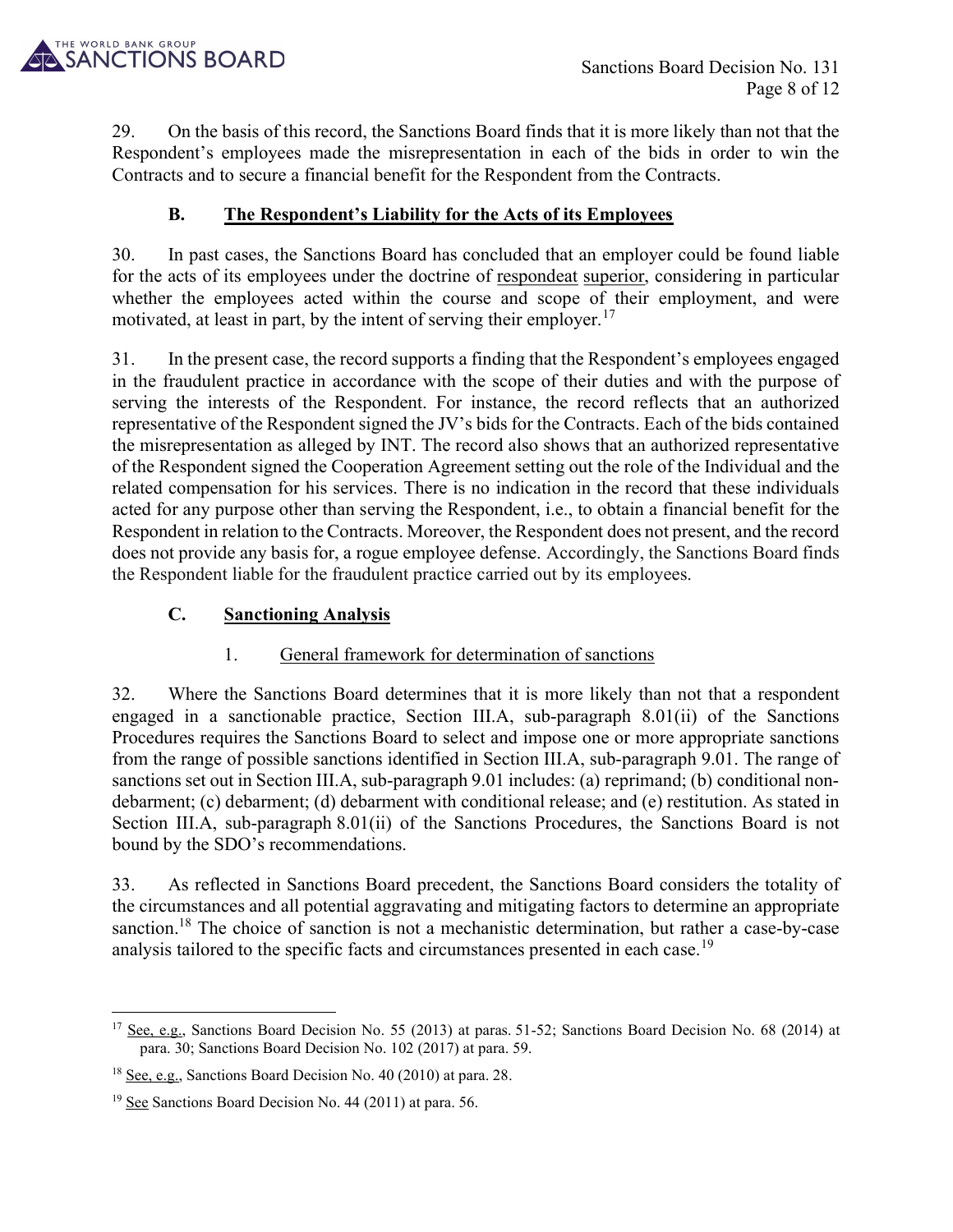

34. The Sanctions Board is required to consider the types of factors set forth in Section III.A, sub-paragraph 9.02 of the Sanctions Procedures, which provides a non-exhaustive list of considerations. In addition, the Sanctions Board refers to the factors and principles set out in the World Bank Group Sanctioning Guidelines (the "Sanctioning Guidelines"). While the Sanctioning Guidelines themselves state that they are not intended to be prescriptive in nature, they provide guidance as to the types of considerations potentially relevant to a sanctions determination. The Sanctioning Guidelines further suggest potentially applicable ranges of increases or decreases from a proposed base sanction of debarment with the possibility of conditional release after a minimum period of three years.

35. Where the Sanctions Board imposes a sanction on a respondent, it may also, pursuant to Section III.A, sub-paragraph 9.04(b) of the Sanctions Procedures, impose appropriate sanctions on any Affiliate of the respondent.

### 2. Factors considered in the present case

#### a. Voluntary corrective action

36. Effective compliance program: Section III.A, sub-paragraph 9.02(e) of the Sanctions Procedures provides for mitigation where the respondent took voluntary corrective action. Section V.B.3 of the Sanctioning Guidelines states that mitigation may be appropriate where the record shows a respondent's "[e]stablishment or improvement, and implementation of a corporate compliance program" and reflects "genuine remorse and intention to reform." While the parties do not specifically raise this factor, the Respondent states in the Response that its "own internal management rules ban[] any wrongful actions in our business development." The Respondent includes in the record its Employee Handbook, a PowerPoint presentation ostensibly demonstrating the Respondent's corporate culture, and code of conduct/anticorruption documents from the Respondent's partners. Considering the record as a whole, including that the record does not indicate any improvement to the Respondent's corporate compliance program since the time of the misconduct (or a commitment to do so), the Sanctions Board declines to grant mitigation under this factor.

# b. Cooperation

37. Section III.A, sub-paragraph 9.02(e) of the Sanctions Procedures provides for mitigation where a respondent "cooperated in the investigation or resolution of the case." Section V.C of the Sanctioning Guidelines identifies a respondent's assistance with INT's investigation and voluntary restraint as examples of cooperation.

38. Assistance and/or ongoing cooperation: Section V.C.1 of the Sanctioning Guidelines provides that mitigation may be appropriate for assistance with INT's investigation or ongoing cooperation, "[b]ased on INT's representation that the respondent has provided substantial assistance" as well as "the truthfulness, completeness, [and] reliability of any information or testimony, the nature and extent of the assistance, and the timeliness of assistance." Here, INT submits that mitigation is warranted for the Respondent because INT identified the misrepresentation in the JV's bids through a disclosure by the Respondent. The record includes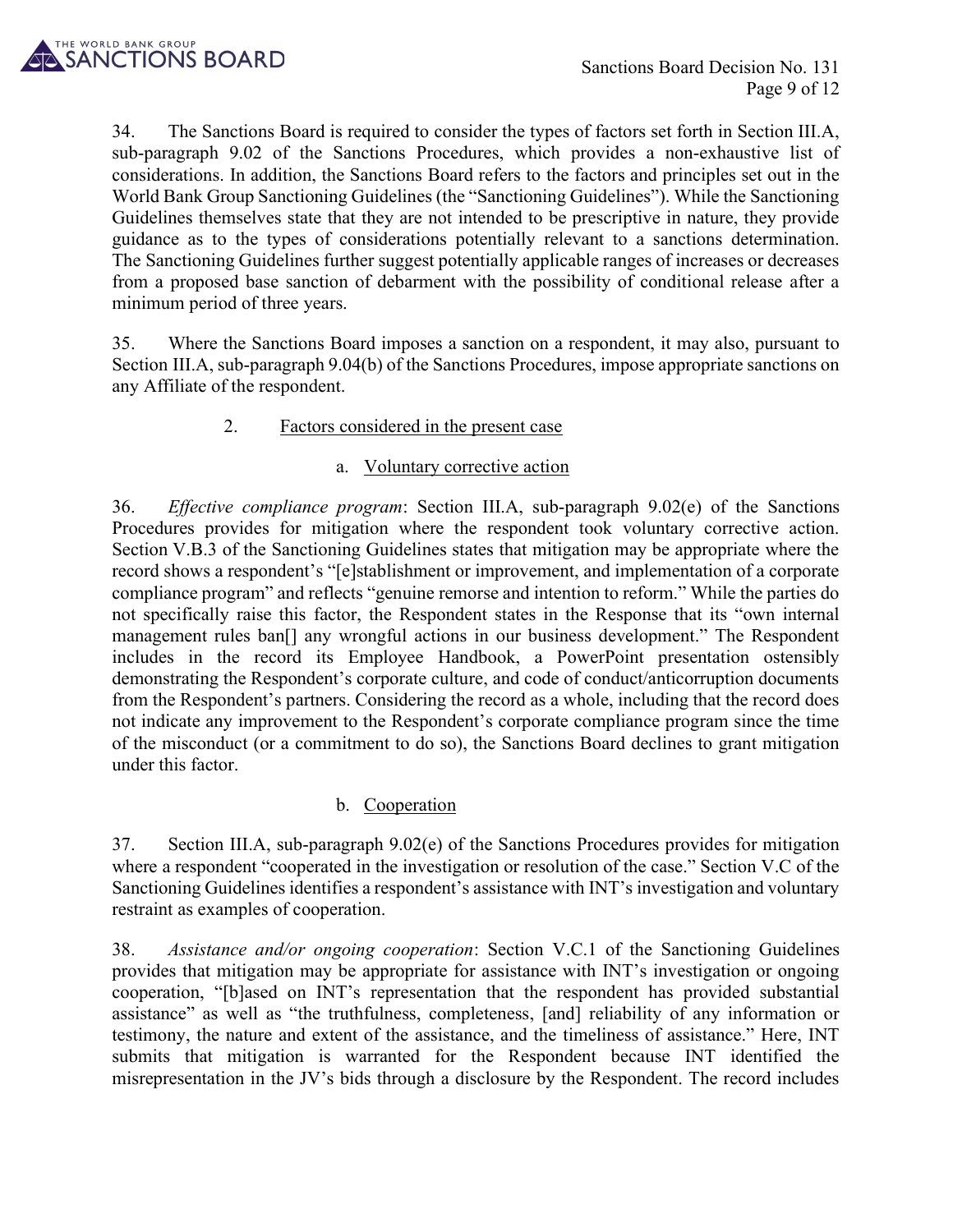

the letter in which the Respondent made this disclosure to INT. On the basis of this record, the Sanctions Board finds that mitigation is warranted for the Respondent.

39. *Voluntary restraint*: Section V.C.4 of the Sanctioning Guidelines advises that voluntary restraint from bidding on Bank-financed tenders pending the outcome of an investigation may be considered as a form of assistance and/or cooperation. In past cases, the Sanctions Board's decision to apply or deny mitigation on these grounds has depended on whether or not the respondents' asserted voluntary restraint was corroborated by relevant evidence.<sup>20</sup> In addition, the Sanctions Board has consistently declined to apply mitigation for the respondent's voluntary restraint once its temporary suspension started.<sup>21</sup> In the present case, the record indicates that by August 8, 2019 – soon after INT issued the show-cause letter in relation to the Respondent's arrangement with the Individual and over ten months before the Respondent's temporary suspension – the Respondent voluntarily restrained from bidding on any Bank-financed tenders. On the basis of this record, the Sanctions Board finds that mitigation is warranted for the Respondent.

#### c. Period of temporary suspension

40. Pursuant to Section III.A, sub-paragraph 9.02(h) of the Sanctions Procedures, the Sanctions Board takes into account the period of the Respondent's temporary suspension since the SDO's issuance of the Notice on June 24, 2020.

#### d. Other considerations

41. Under Section III.A, sub-paragraph 9.02(i) of the Sanctions Procedures, the Sanctions Board may consider "any other factor" that it "reasonably deems relevant to the sanctioned party's culpability or responsibility in relation to the Sanctionable Practice."

42. Respondent's contributions to development and social responsibility: The Respondent submits that under its "guidance of 'Common Interests,' [the Respondent] hopes to help" developing countries to "develop in a way suitable for themselves." According to the Respondent, it "works out sustainable solutions that mitigate poverty and promote[s] common prosperity" in developing countries. The Respondent also submits that it "displays a strong social responsibility," stating, inter alia, that it has helped countries in the areas of infrastructure, education and medical treatments; donated thousands of masks, gloves, and protective clothing in light of COVID-19; and sponsored "various NGO activities," such as a forum raising awareness of environmental issues. Consistent with past precedent declining to grant mitigating credit for respondents' claimed record of general performance and contributions to development work, the Sanctions Board finds no mitigation warranted on these grounds under the current sanctions framework.<sup>22</sup>

<sup>&</sup>lt;sup>20</sup> See Sanctions Board Decision No. 73 (2014) at para. 50 (denying mitigation where the respondent did not provide evidence of a policy or practice of voluntary restraint); Sanctions Board Decision No. 102 (2017) at para. 80 (applying mitigation where the respondent provided contemporaneous evidence of its withdrawal from nine bids).

 $21$  See Sanctions Board Decision No. 44 (2011) at para. 66 (finding that a respondent cannot be credited for voluntary restraint once its temporary suspension has started).

 $22$  See, e.g., Sanctions Board Decision No. 60 (2013) at para. 139; Sanctions Board Decision No. 93 (2017) at para. 104; Sanctions Board Decision No. 117 (2019) at para. 45.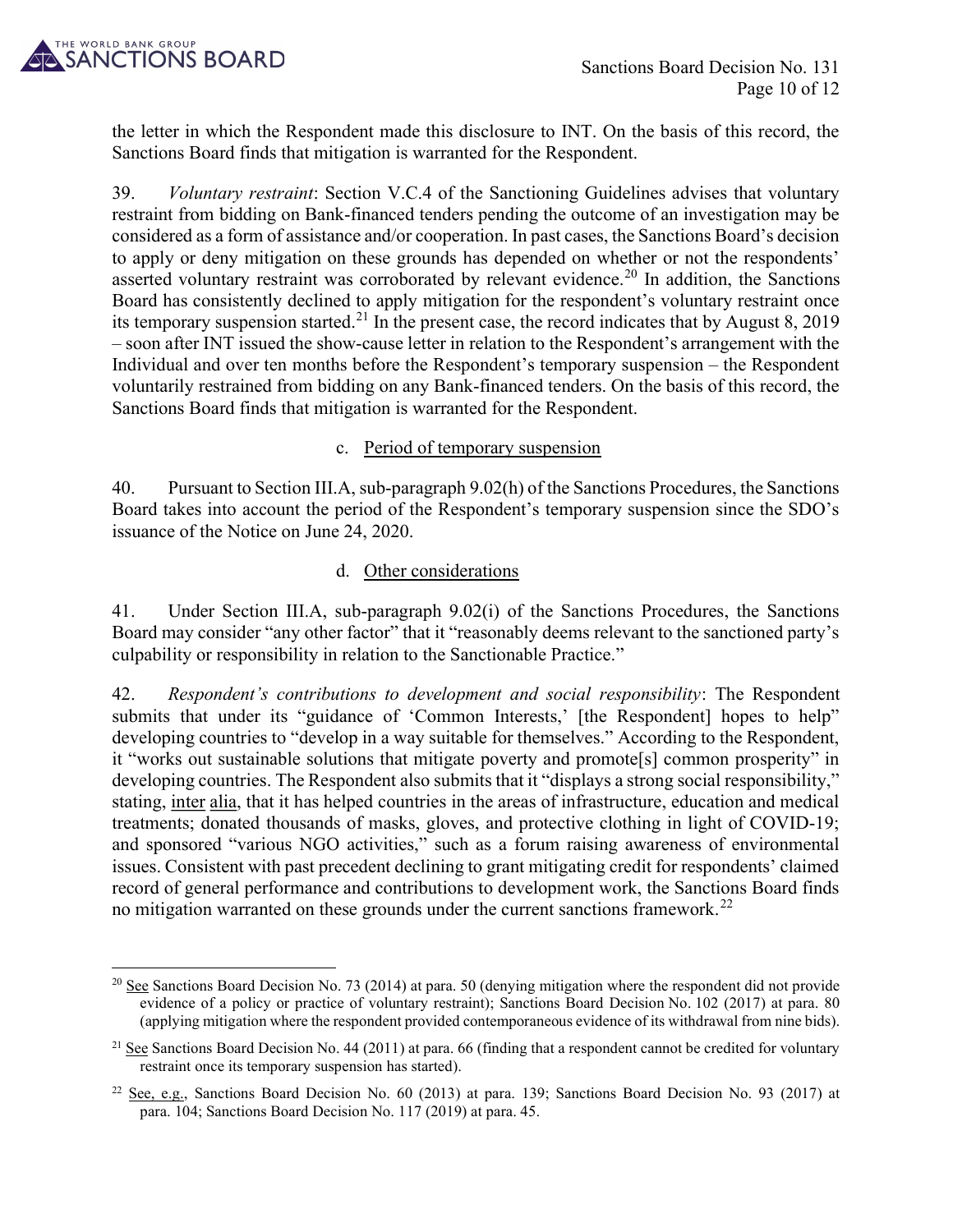

### D. Determination of Appropriate Sanction

43. Considering the full record and all the factors discussed above, the Sanctions Board determines that the Respondent, together with any entity that is an Affiliate directly or indirectly controlled by the Respondent, shall be, and hereby declares that it is, ineligible to (i) be awarded or otherwise benefit from a Bank-financed contract, financially or in any other manner;<sup>23</sup> (ii) be a nominated sub-contractor, consultant, manufacturer or supplier, or service provider<sup>24</sup> of an otherwise eligible firm being awarded a Bank-financed contract; and (iii) receive the proceeds of any loan made by the Bank or otherwise participate further in the preparation or implementation of any Bank-Financed Projects, provided, however, that after a minimum period of ineligibility of one (1) year and four (4) months beginning from the date of this decision, the Respondent may be released from ineligibility only if it has, in accordance with Section III.A, sub-paragraph 9.03 of the Sanctions Procedures, adopted and implemented an effective integrity compliance program in a manner satisfactory to the World Bank Group. This sanction is imposed on the Respondent for a fraudulent practice as defined in Paragraph 1.16(a)(ii) of the January 2011 Procurement Guidelines.

44. The Respondent's ineligibility shall extend across the operations of the World Bank Group. The Bank will also provide notice of this declaration of ineligibility to the other multilateral development banks ("MDBs") that are party to the Agreement for Mutual Enforcement of Debarment Decisions (the "Cross-Debarment Agreement") so that they may determine whether to

 $^{23}$  A respondent's ineligibility to be awarded a contract includes, without limitation (i) applying for pre-qualification, expressing interest in a consultancy, and bidding, either directly or as a nominated sub-contractor, nominated consultant, nominated manufacturer or supplier, or nominated service provider, in respect of such contract, and (ii) entering into an addendum or amendment introducing a material modification to any existing contract. Sanctions Procedures at Section III.A, sub-paragraph 9.01(c)(i), n.14.

<sup>&</sup>lt;sup>24</sup> A nominated sub-contractor, nominated consultant, nominated manufacturer or supplier, or nominated service provider (different names are used depending on the particular bidding document) is one which has been: (i) included by the bidder in its pre-qualification application or bid because it brings specific and critical experience and know-how that allow the bidder to meet the qualification requirements for the particular bid; or (ii) appointed by the Borrower. Sanctions Procedures at Section III.A, sub-paragraph 9.01(c)(ii), n.15.